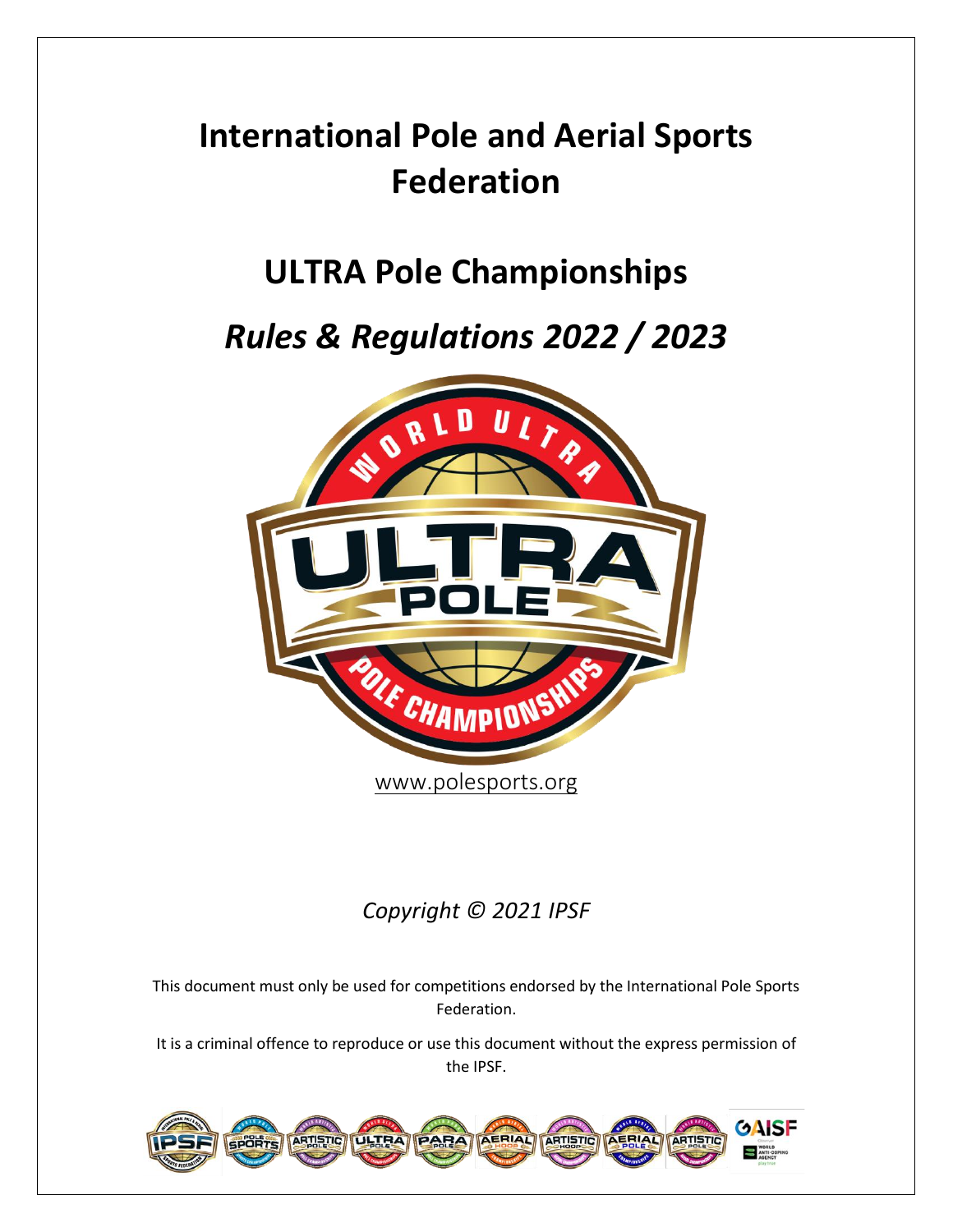#### **WHAT IS ULTRA POLE**

ULTRA POLE is a freestyle method of pole that consists of battle style competitive rounds where challengers pull out all the stops to battle it out against fellow freestyle polers to be crowned ULTRA POLE World Champion 20XX. Each ULTRA POLE battle will last a total of 2 minutes – challengers have 30 seconds at a time to lay down their challenge, alternating the time and allowing each challenger a minimum of 2 turns to show what they can do. These one-on-one battles are freestyle and not predetermined routines.

#### **SCORING**

The ULTRA POLE Battle System is based on 5 major approaches / perspectives of judging for each battle round; the scoring system has been put together to compliment the freestyle format of ULTRA POLE. Each of the 5 elements is a different way to evaluate the different components of the battle.

These 5 elements are:

- 1. Battle Rounds
- 2. Degree of Difficulty
- 3. Technical Execution
- 4. Presentation
- 5. Overall Performance

"A ROUND is the challenger's TURN within the full two-minute BATTLE. Your round shall last no more than 30 seconds at a time. Use your round to answer your challenger's challenge, and then to make your own challenge back. The combination of each challenger's rounds together equal one battle in its entirety.

Three qualified judges are assigned to judge all of the criteria objectively, with one of the three judges being the master judge. The winner is the challenger with the highest score overall.

Each challenger will be judged according to a set structure as follows: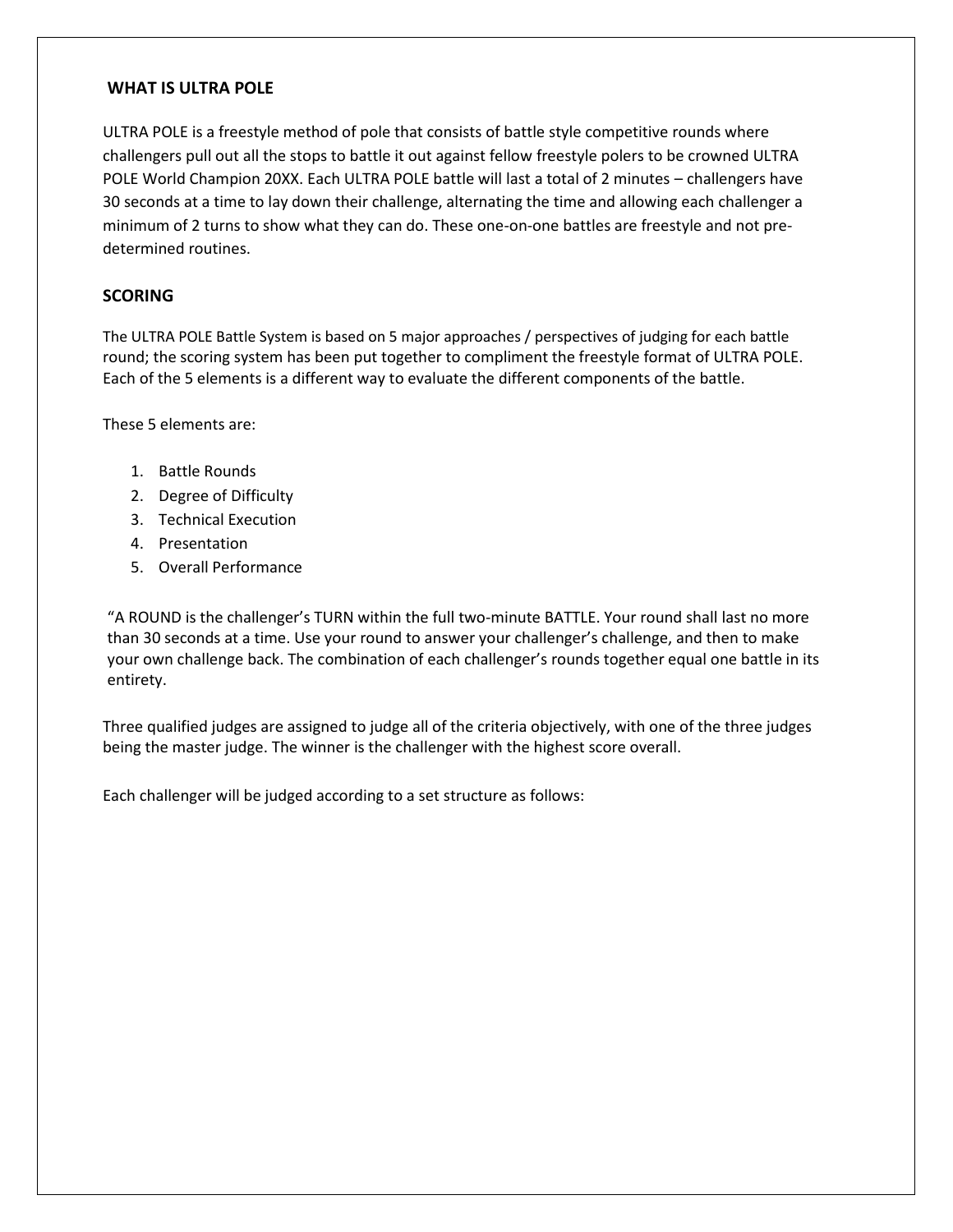

### FREESTYLE ULTRA POLE SCORE SHEET – USE AS A GUIDELINE ONLY

| <b>JUDGING SCALE:</b>                        |                  | <b>Predominant: Full Points</b> | Not Predominant: No Points   |
|----------------------------------------------|------------------|---------------------------------|------------------------------|
| JUDGE:                                       |                  | <b>CHALLENGER 1(LEFT):</b>      | <b>CHALLENGER 2 (RIGHT):</b> |
| <b>BATTLE ROUNDS</b>                         | <b>35 POINTS</b> | A1                              | A2                           |
| Visual impact                                | 5                | 5                               | 5                            |
| Musical integration                          | 5                | 5                               | 5                            |
| <b>Dynamic Flow</b>                          | 5                | 5                               | 5                            |
| Creative stunts                              | 10               | 10                              | 10                           |
| <b>Trick innovation</b>                      | 10               | 10                              | 10                           |
|                                              |                  |                                 |                              |
|                                              |                  |                                 |                              |
| <b>DEGREE OF DIFFICULTY</b>                  | 25 POINTS        |                                 |                              |
| DOD - Stunts                                 | 5                | 5                               | 5                            |
| DOD - Pole Strength                          | 5                | 5                               | 5                            |
| DOD - Pole Flex/contort                      | 5                | 5                               | 5                            |
| DOD - Spin                                   | 5                | 5                               | $\overline{5}$               |
| DOD - Base work                              | 5                | 5                               | 5                            |
|                                              |                  |                                 |                              |
|                                              |                  |                                 |                              |
| <b>TECHNICAL EXECUTION</b>                   | 10 POINTS        |                                 |                              |
| Power and control                            | 5                | 5                               | 5                            |
| Stunts and skills                            | 5                | 5                               | 5                            |
|                                              |                  |                                 |                              |
|                                              |                  |                                 |                              |
| PRESENTATION                                 | 20 POINTS        |                                 |                              |
| <b>Explosive Energy</b>                      | 5                | 5                               | 5                            |
| <b>Sustained Stamina: Effortless battles</b> | 5                | 5                               | 5                            |
| Projection, attitude and confidence          | 5                | 5                               | 5                            |
| Crowd engagement                             | 5                | 5                               | 5                            |
|                                              |                  |                                 |                              |
|                                              |                  |                                 |                              |
| <b>OVERALL PERFOMANCE</b>                    | 10 POINTS        |                                 |                              |
| <b>Impact and Memorability</b>               | 5                | 5                               | 5                            |
| Motivational                                 | 5                | 5                               | 5                            |
|                                              | <b>SUB</b>       |                                 |                              |
|                                              | <b>TOTAL:</b>    |                                 |                              |
| <b>DEDUCTIONS</b>                            | - POINTS         |                                 |                              |
| Fall                                         | $-2$             |                                 |                              |
| Vulgarity (vocal and clothing)               | $-3$             |                                 |                              |
| Break in battle conversation                 | $-3$             |                                 |                              |
| <b>TOTAL POINTS (100 Possible)</b>           | <b>TOTAL:</b>    |                                 |                              |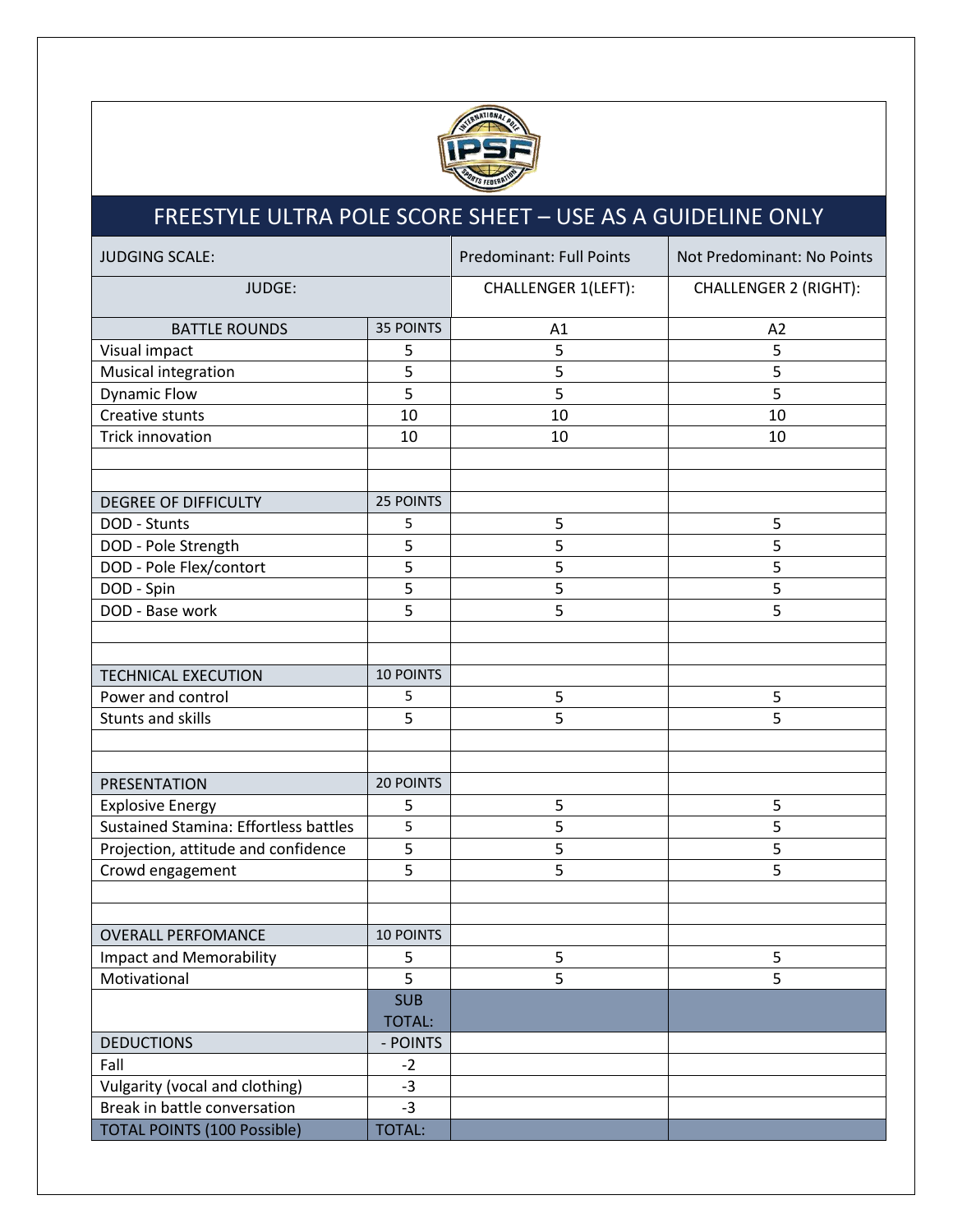#### **SCORING OVERVIEW**

Skills will be judged in an all or nothing format. If the challenger demonstrates predominance in a skill, then the challenger will be awarded full points. If it is not predominant, no points will be awarded. The score sheets are used as a guideline to assist the judges in remembering which skills were demonstrated and which were not, in order to fairly award the round.

#### **DEFINITIONS OF SCORING SYSTEM**

#### **1. Battle Rounds**

The Battle Rounds section of the scoring system essentially covers the overview of the battle, and how the challenger combines various movements and components to form a freestyle challenge.

#### **Visual impact:**

This refers to the effect the visual representation of the combinations for battle have on the judge. Does the presentation have an overall wow factor in terms of the visual appearance and conversation?

#### **Creative stunts:**

How much creativity was incorporated in the challenge being laid down? Does the challenger display innovative thinking and creativity in the stunts they combine as their answer and challenge? Judges will also be looking at the creativity exhibited by challengers in their transitions between their stunts.

#### **Dynamic Flow:**

As this is a freestyle competition, the judges will be looking for a challenge that is constantly moving – this fast paced version of Pole should flow constantly. Along with this, judges will be looking for transitions that are smooth and thus aid the flow of the entire answer or challenge.

#### **Musical integration:**

Since the music will be provided by the competition organiser, the challenger must demonstrate their free style ability by incorporating and interpreting the music provided into their challenge. The challenger should use the music in their battle and anticipate the movement of the music.

#### **Trick innovation:**

This evolving format of pole is the best place to showcase your newest and most innovative tricks, combos and ideas. Judges will be looking for something out of the ordinary and never-before-seen tricks from the challengers that demonstrate ingenuity and understanding of the evolution of the ULTRA POLE format will be heavily rewarded in scoring.

#### **2. Degree of Difficulty**

Judges will be looking for degree of difficulty across the components that make up a battle round. This includes the following: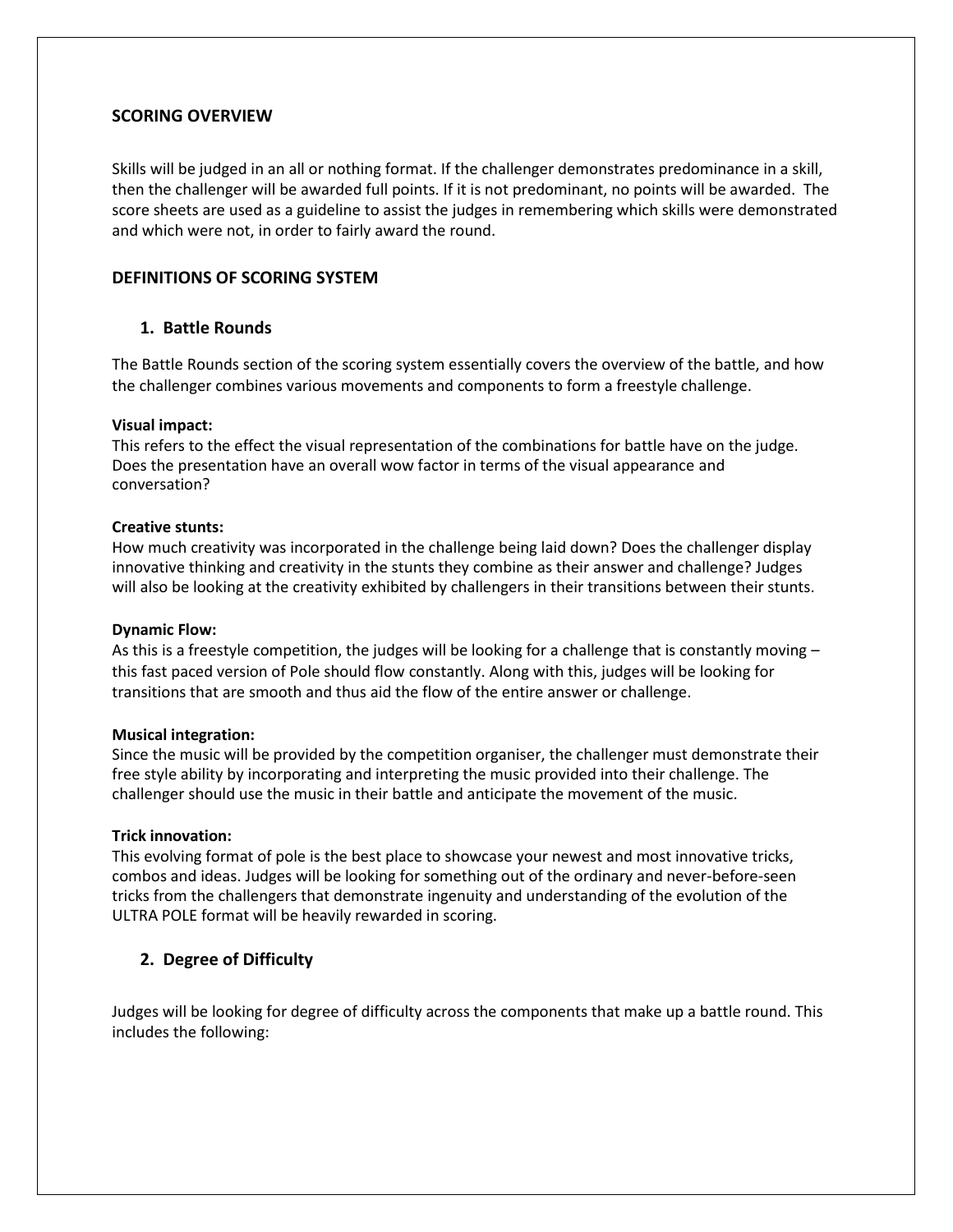#### **Stunts:**

This refers to the degree of difficulty displayed in the combinations of stunts included.

#### **Pole Strength:**

Judges will be looking at the degree of difficulty strength components included in the battle rounds.

#### **Pole Flex / Contortion:**

Judges will be looking for degree of difficulty of flexibility or contortion tricks included in the battle rounds.

#### **Spin:**

Judges will be looking for degree of difficulty in the incorporation of spins and spinning components in the battle rounds.

#### **Base Work:**

Base work refers to degree of difficulty of any floor or floor-based flow, combinations and movement used to tie together the other components of the battle rounds.

#### **3. Technical Execution**

This section covers the actual technical execution of the components incorporated in the battle round. The following sections will be judged:

#### **Power and control:**

Judges will be looking for a demonstration of power and control throughout the battle rounds – the challenger will need to demonstrate that they have the power to complete their rounds, as well as control throughout the entire presentation of their challenge.

#### **Stunts and skills:**

While the degree of difficulty is used to evaluate just how difficult the stunts performed are, this section is used to evaluate the execution of the stunts, as well as the skill used to present the entire battle rounds. Judges will also be looking at the execution of all components in terms of form and mastery.

#### **4. Presentation**

This section is used to evaluate the entire presentation of the battle rounds in terms of entertainment, engagement and energy.

#### **Explosive energy:**

The ULTRA POLE format is a high energy format, and judges are thus looking for challengers who display explosive energy appropriately, and displaying accentuation of the music through their actions.

#### **Sustained stamina - Effortless battles:**

The challengers must display sustained stamina throughout the entire battle. As this is a high energy sport, judges will be looking for any indication that challengers endurance levels are waning.

#### **Projection, attitude and confidence:**

This section is about how you present your challenge to the audience, the judges and your challenger – judges will be looking for your projection in terms of stage presence, charisma, attitude and confidence in your challenge.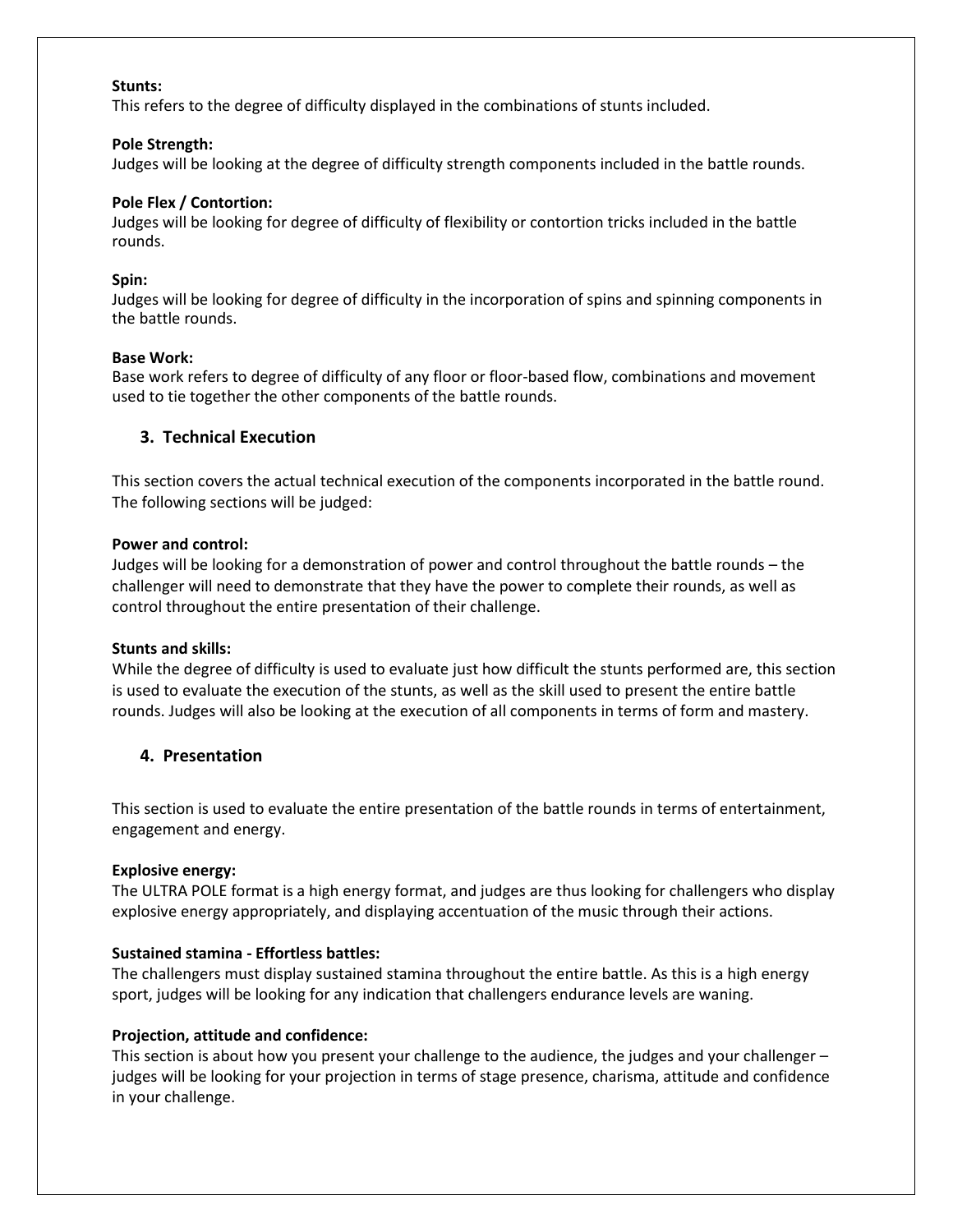#### **Crowd engagement:**

Challengers are encouraged to engage with the audience; the more the crowd engages, the more the challenger will be rewarded. Challengers are allowed to use the crowd. This is one of the components that sets ULTRA POLE apart from other pole competitions.

#### **5. Overall Performance**

Since ULTRA POLE is about engagement, judges will be evaluating the challengers overall performance by looking for the following:

#### **Impact and Memorability:**

Judges will be looking for that Wow factor. How much of an impact did the challengers make throughout their battle rounds? Is this the type of performance that will make the crowd sit up, take notice, and remember it after the day is done? Is this what people will be talking about tomorrow?

#### **Motivational:**

Will this be one of those demonstrations that drive future polers to take up the challenge? Judges will be looking for a performance that they believe will motivate others in their pole journeys. Does the presentation of the overall battle make you want to jump up and try this immediately?

#### **6. Deductions**

#### **Fall:**

Judges will deduct points per occurrence. A fall is defined as a sudden, rapid descent without control, where the challenger comes into contact with the floor.

#### **Vulgarity (vocal, clothing and actions):**

Judges will deduct points if they deem the challenger to be vulgar (whether in clothing, gesturing or vocally). Vulgarity and disrespect toward the audience could lead to a challenger being disqualified. While minor costume malfunctions (such as a strap falling down) will be overlooked due to the expected intensity and high energy in ULTRA POLE, major malfunctions (such as bottoms riding up, tops cutting too low or pieces of the challenger's outfit coming loose and presenting danger to another challenger) will be deducted. Malfunctions leading to genitals being exposed leads to immediate disqualification.

#### **Break in battle conversation:**

A challenger will lose points if they try to monopolise battle time and thus break the battle conversation by not allowing their fellow challenger to answer or lay down their challenge. This penalty is to be decided by the Master judge.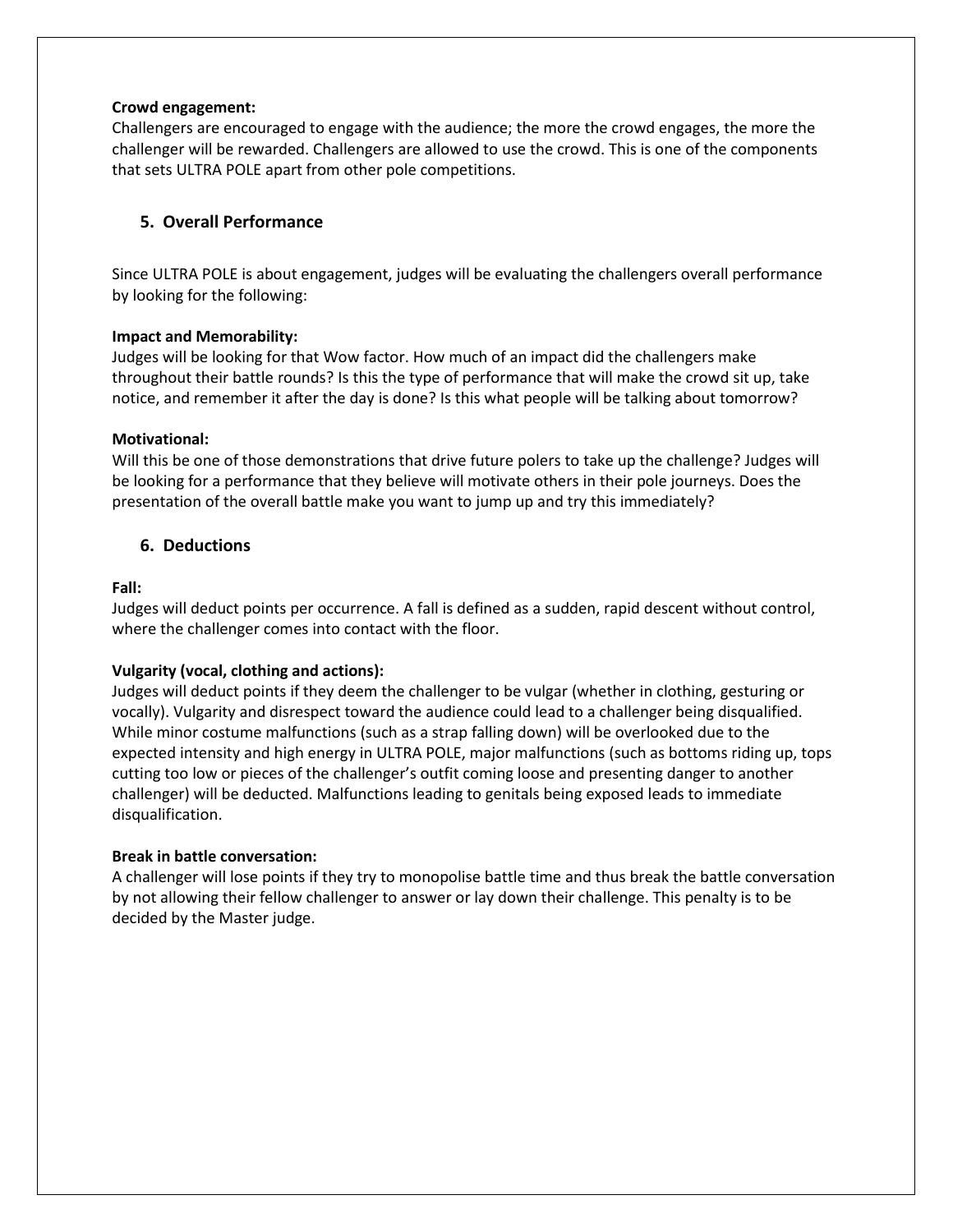#### **7. Rules**

#### 7.1 Battle Criteria

- Battles are single gender.
- Only challengers aged 16 and older at the time of the World Ultra Pole Championships may compete.
- Each battle in its entirety will last exactly 2 minutes.
- Each challenger must alternate in a conversation until time is up.
- Each challenger should not exceed 30 seconds per challenge within the round.
- Challengers are required to stay on stage for the duration of the battle.
- Full time of each battle will be indicated by a horn/by the announcer.
- Battles will be in a knockout round format.
- The winner from each round goes through to the next round until the final winner is found.
- Deductions will be given for unnecessary breaks in conversation.
- The best tricks and combos/stunts on and around the pole will be awarded the highest points
- Interaction between competitors and spectators is allowed and encouraged, such as playful taunting; however, contact between competitors or vulgarity of any kind is prohibited.
- The final winner will be the last challenger standing at the end of the knockout rounds.
- A battle will be held for third place the loser from each of the second last battles will battle each other for third place.
- The design of the battle rounds will be communicated by the competition organiser, based on number of challengers competing.
- The final battle design is at the discretion of the competition organiser, who will consult with the Head Judge if necessary.

#### 7.2 Judging

- 3 judges will judge each battle.
- One of the judges will be master judge.
- Each judge will judge all criteria.
- Each judge will lift a paddle to indicate their preferred winner based on points / indicate winner based on their scoresheet.
- Judges will complete score cards based on whether each skill was predominant or not.
- The winner will be determined by a majority of votes by the judges panel.

#### 7.3 Poles

- Each competitor will have their own pole.
- Poles will be positioned 3m away from each other.
- 45mm brass poles will be used.
- Both poles will be in the static position.
- The organiser will supply a protective mat to ensure challengers' safety during stunts. The specifications for this can be found in the apparatus norms.
- Poles will be cleaned in between each round.